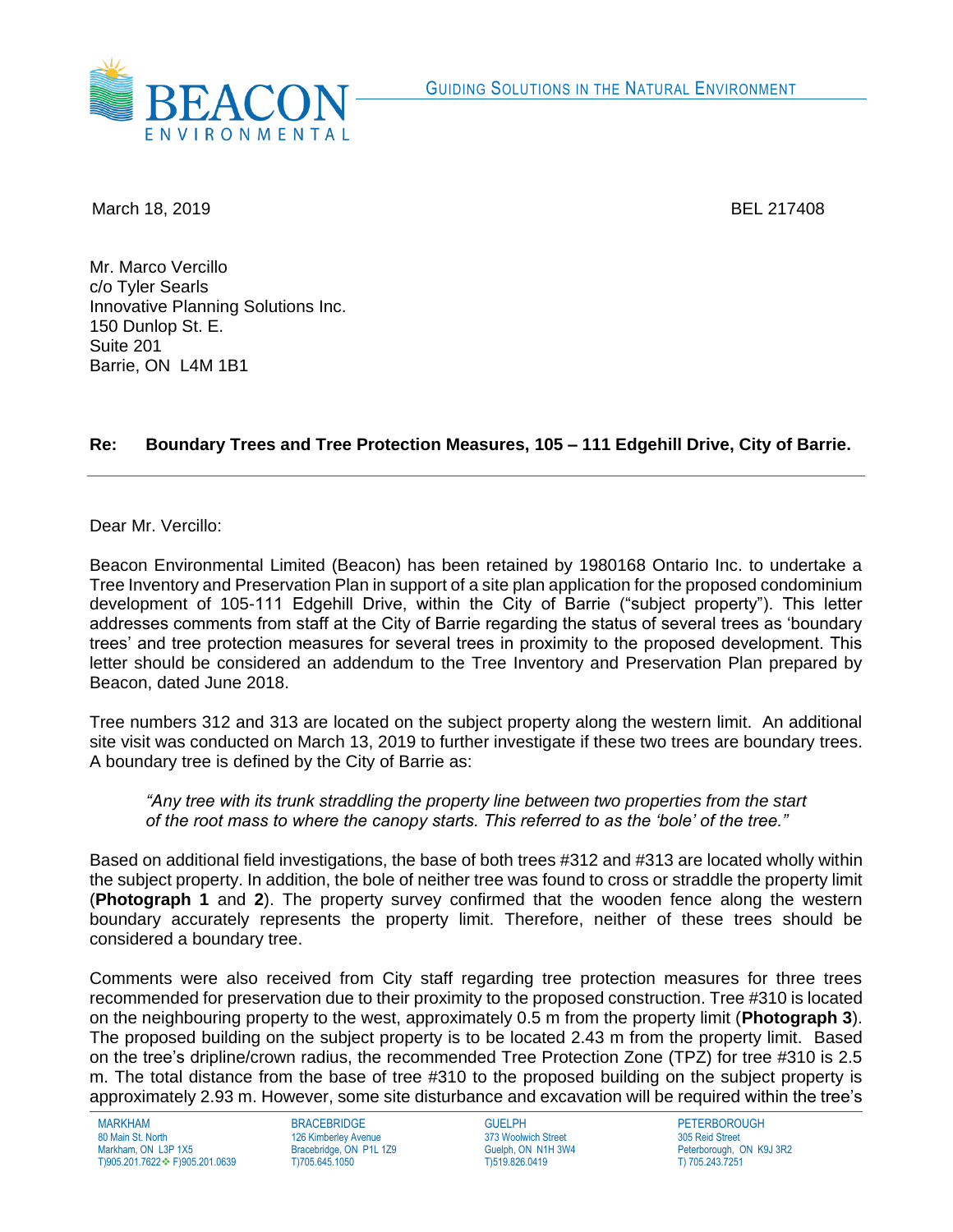

TPZ for constructing the building foundation. Similarly, trees #304 and #305 are boundary trees recommended for preservation, but some construction disturbance will be required within the trees' recommended TPZ's, which are 3 and 2 m, respectively.

The following tree protection measures are recommended during construction:

- 1. Prior to construction, a tree protection fence consisting of 1.2 m (4 ft) high paige wire fencing and metal T-bars will be installed around the tree and located at the limit of required excavation. The fencing shall be in accordance with the City's Tree Preservation Manual and Standards (BSD-1232).
- 2. No materials shall be stored inside or up against fencing, and a sign will be hung on the most visible side designating the TPZ.
- 3. Before commencing work, the contractor and Beacon Environmental will meet on site to review work procedures, access routes, storage areas and TPZ locations or other tree protection measures.
- 4. Within 48 hrs of commencement of excavation, the affected trees should be watered to minimize stress to the tree due to anticipated root loss.
- 5. Any exposed or damaged roots should be cut cleanly to the sound tissue and should be performed by a qualified arborist.
- 6. Exposed and pruned roots should be covered with native soil or wood mulch as soon as possible to avoid drying of roots.
- 7. Any injury to a tree during construction should be evaluated by a qualified arborist.
- 8. Following excavations and any root pruning, trees should be watered periodically, as needed, for the remaining growing season to minimize tree stress.
- 9. A qualified arborist should supervise excavation activities within tree TPZ's and a follow up monitoring inspection should be conducted to ensure tree protection measures are implemented and maintained.

It is anticipated that the degree of encroachment into these trees' TPZ will not significantly affect the trees, provided that the above tree protection measures are followed.

Further comments from City staff expressed concern regarding tree removals within the development area, especially in the southern portion. In this area, the trees are mostly either non-native species such as Manitoba Maple, White Poplar and Norway Spruce, or are early successional, short-lived species such as Balsam Poplar. Shrub cover in this area is predominantly non-native invasive species such as European Buckthorn and Tartarian Honeysuckle. Some of this tree cover may be compensated within the stream relocation area. Within the detailed landscape design and in conjunction with the detailed watercourse relocation design, there is an opportunity for planting on the slope portion of the bank to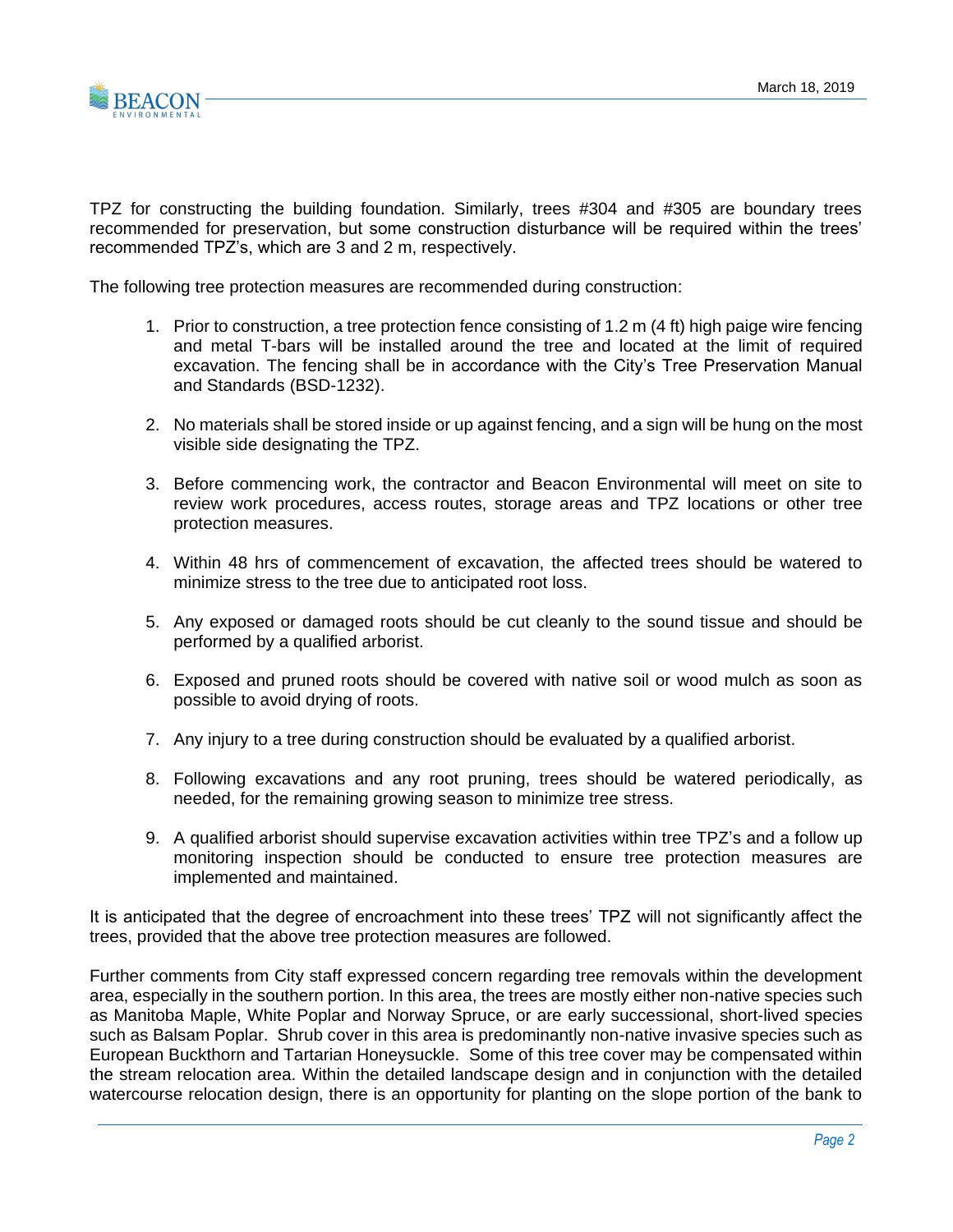

the watercourse. A range of native tree species would be suitable in these locations including, but not limited to, Silver Maple (*Acer saccharinum*), Sugar Maple (*A. saccharum*), Hackberry (*Celtis occidentalis*), Bur Oak (*Quercus macrocarpa*), Red Oak (*Q. rubra*), Trembling Aspen (*Populus tremuloides*), and Eastern White Cedar (*Thuja occidentalis*).

I trust that this letter meets your needs. If you have any further questions or comments, please contact me at **gpoisson@beaconenviro.com** or at 705-645-1050 ext. 322.

Prepared by: **Beacon Environmental**

Geri Poisson, B.A. (Hon), CAN-CISEC Terrestrial Ecologist, ISA-certified Arborist ON-1288A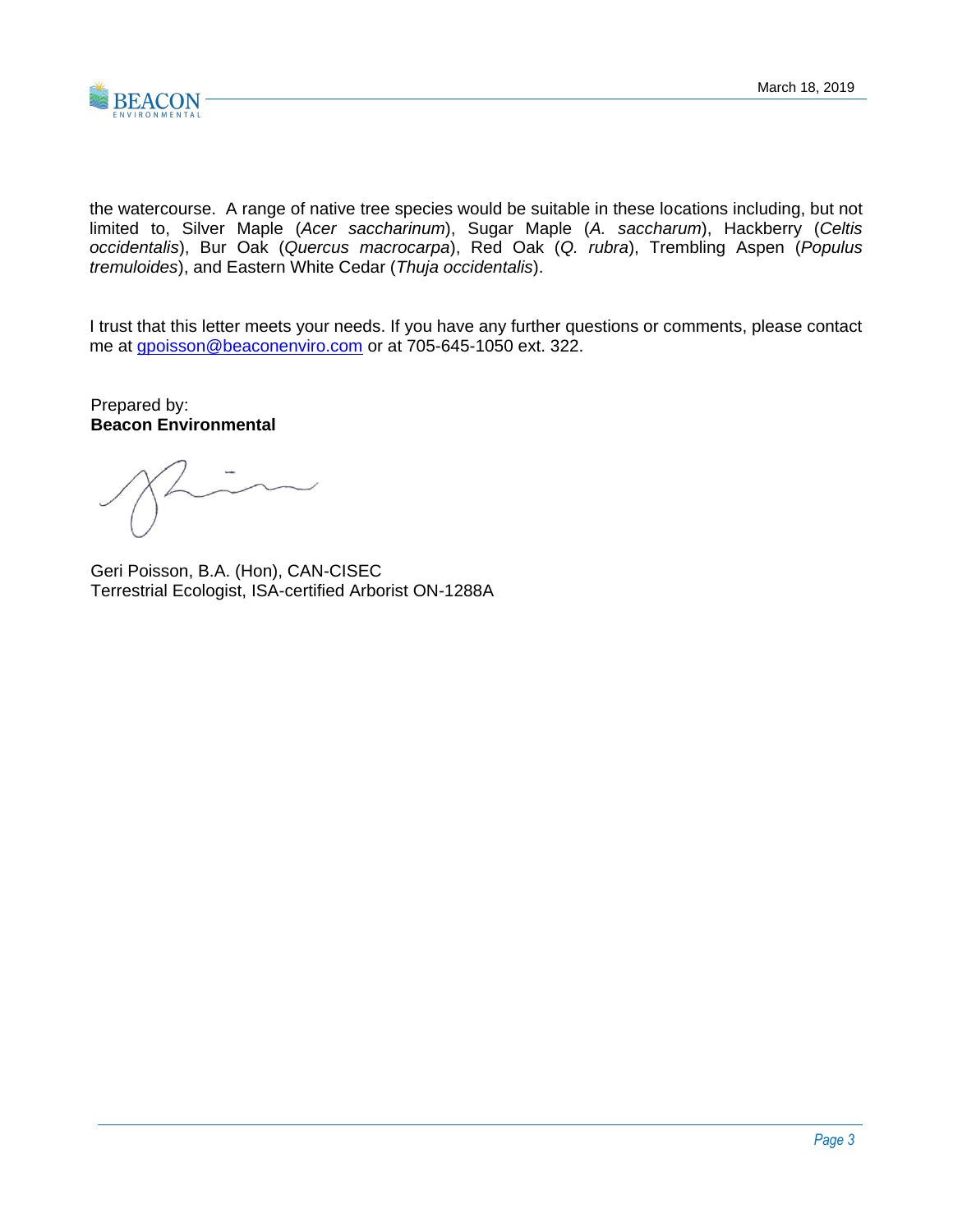



**Photograph 1. Tree No. 312 with no part of the bole crossing the property line/fence (Mar 13, 2019).**



**Photograph 2. Tree No. 313 with no part of the bole crossing the property line/fence (Mar 13, 2019).**